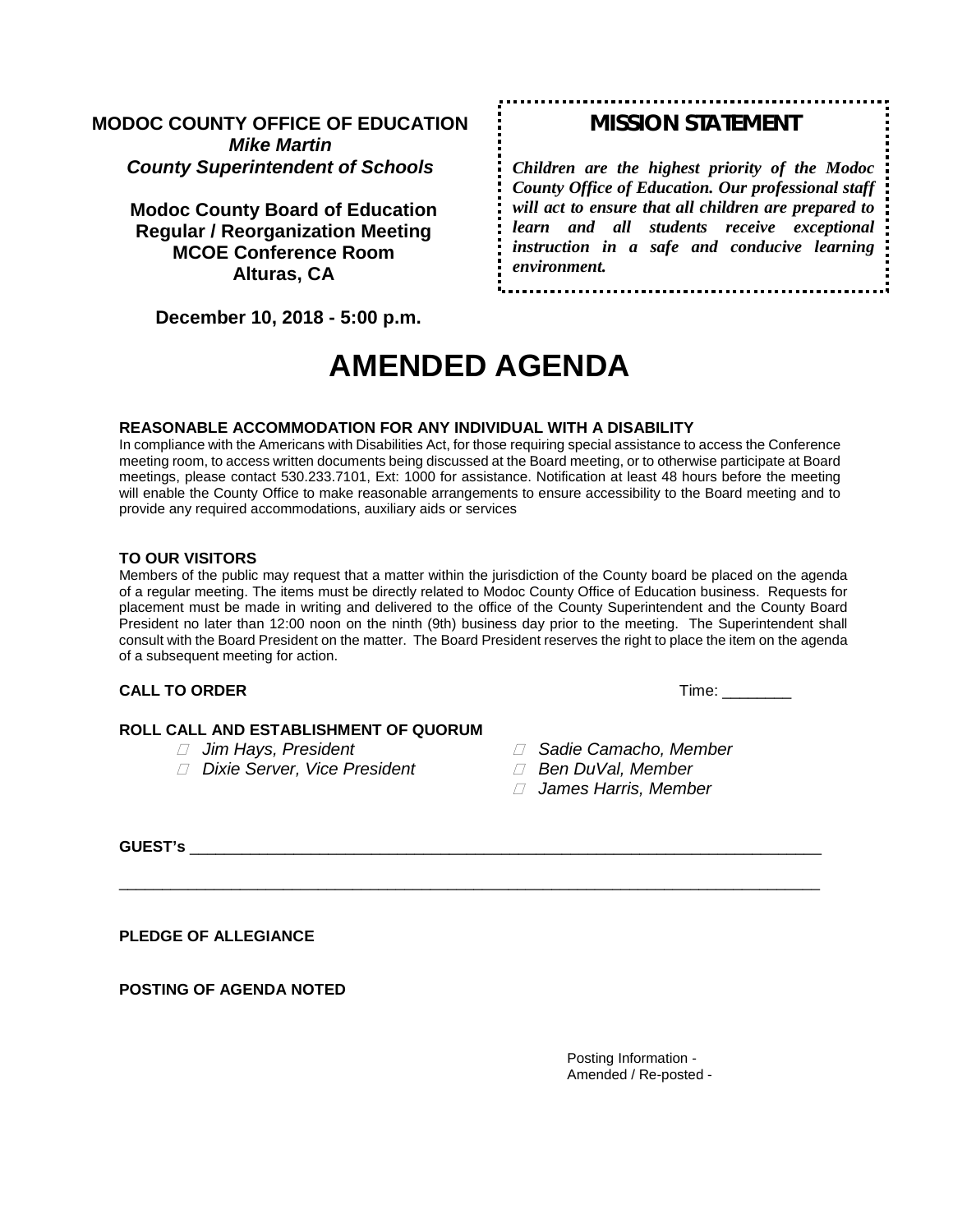# **1. PRESENTATIONS/REPORTS**

Rhiannon Martin, Director Early Head Start Leslie Corder, Director of Fiscal Services Mike Martin, County Superintendent

#### **PUBLIC COMMENTS ON ITEMS ON AND NOT ON THE AGENDA**

*Under this item, the public is invited to address the Board regarding items that are and are not on tonight's agenda. Speakers are limited to three minutes each. The Board is not allowed under the law to take action on matters that are not listed on the agenda.*

## **2. CONSENT AGENDA ITEMS**

2.1 Approval of Minutes: Regular Board Meeting (Pgs. 4-6) November 13, 2018

### **3. INFORMATION**

3.1 Sunshine Initial Proposal by CSEA High Desert #531, dated November 15, 2018 (Pgs. 7-8)

#### **4. CONSIDERATION / ACTION**

- 4.1 Seating of Board Members (Sadie Camacho, Dixie Server, Ben DuVal)
- 4.2 Reorganization of Board Election of Officers: Modoc Co. Board of Education / Co. Committee on School District Organization
	- President
	- Vice President
- 4.3 Appointment of Authorized Agents for 2019 Resolution #18-08 Mike Martin, Misti Norby, Marian Hall, Tim Hoff, Leslie Corder (Pg. 9)
- 4.4 Board Meeting Dates and Times: 2019 (Pg. 10)
- 4.5 First Interim Budget Report (Pgs. 11-101)
- 4.6 Set Superintendents Salary effective January 1, 2019
- 4.7 Second Reading Revisions Superintendent / Board Policies (Pgs. 102-111)
	- BB 9012 Board Member Electronic Communications
	- BB 9310 Board Policies
	- BB 9323 Meeting Conduct

#### **5. CORRESPONDENCE**

**6. BOARD TIME – (Time for Board Members to discuss and/or make public comments)**